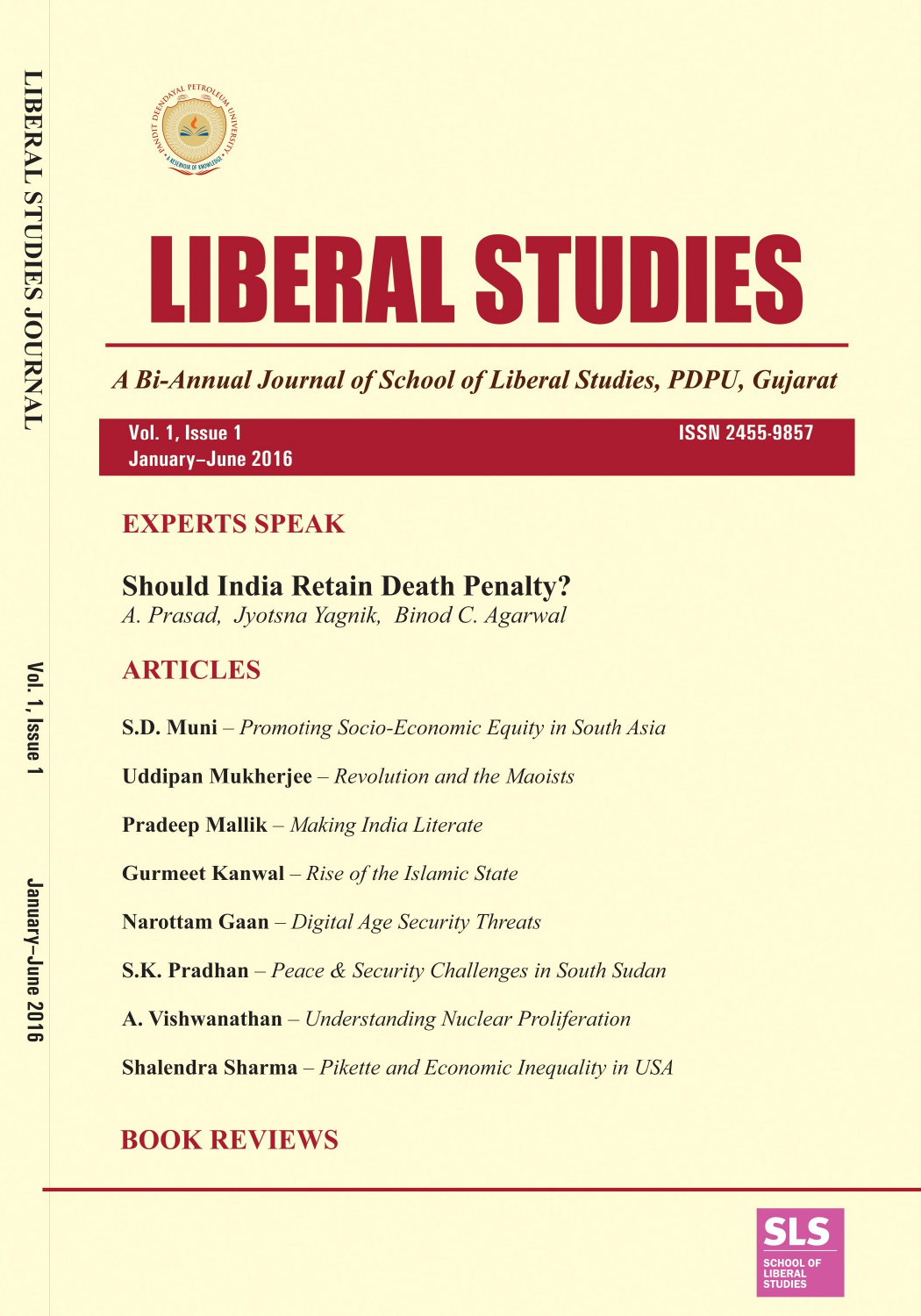### **Sanjay Kumar Pradhan\***

### *South Sudan: Peace and Security Challenges*

#### **The Extent of Unrest**

Since its independence in 2011, the South Sudanese President Salva Kiir Mayardit (Salva Kiir) has been striving for reconciliation with various ethnic, tribal, armed groups and communities in the country. As part of his efforts for the country's political stability, he has pardoned several leaders who even led rebellions against the Sudan People's Liberation Movement (SPLM) – the political organisation that brought independence for the country. In the process, the factional leaders also got incorporated into the Kiir government or his armed forces. Unfortunately, these rebel leaders brought their own armed forces with them in the political and military compositions of the country, which in turn, posed a great challenge to the government in the form of downsizing, reforming and "right-sizing" the increasingly bloated political and defense sector.<sup>1</sup> In 2013, President Kiir made major changes in his government to downsize and address governance concerns because of perceived threat to his government and pressure from international donors to crack down corruption. He replaced two state governors and dismissed two senior cabinet ministers on corruption charges and conducted a major cabinet reshuffle, with removal of Vice President Riek Machar and his entire group of ministers. The President also dismissed the ruling party secretary-general Pagan Amum, who had been publicly critical of the dismissals and Rebecca Garang, the widow of the late SPLA (Sudan People's Liberation Army) leader, John Garang.<sup>2</sup>

On the other hand, his notable appointments included Kuol Manyang, the powerful Dinka governor of the volatile Jonglei state, as defense minister, and John Kong Nyuon, the previous defense minister, a Nuer and loyal to Kiir, to the position of Jonglei governorship. Reacting to this radical changes, Riek Machar and his political allies contend that President Kiir has become

<sup>\*</sup> The author is Assistant Professor in International Relations, School of Liberal Studies, Pandit Deendayal Petroleum University, Gandhinagar, Gujarat.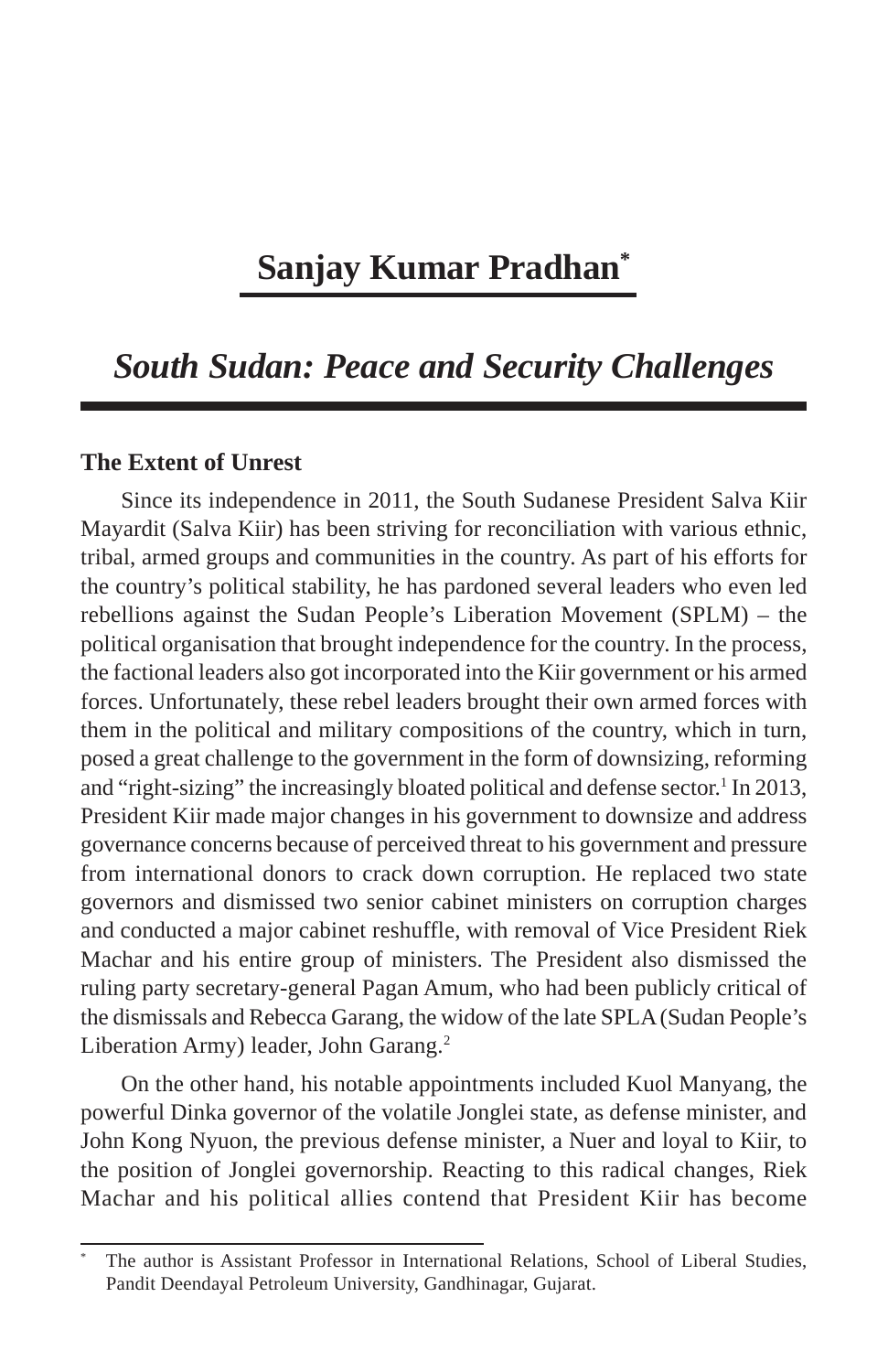increasingly dictatorial, using "corruption" allegations to sideline perceived rivals, and letting "regional and ethnic lobbies" override collective decision making.<sup>3</sup> On the other side, for Kiir and those loyal to him, charges were seen as politically motivated, and part of a long personal quest for power.

Apart from the immediate cause of conflict between government and other forces, there were many factors responsible for this negative development in the country. Firstly, ethnic identities particularly, Dinka and Nuer ethnic communities have been at loggerheads on the issue of power sharing. Secondly, during the freedom struggle, the ruling party was the SPLM with its military wing, the SPLA. But, undisciplined members and officials, within SPLM and SPLA, demanded a sizeable share in the ministry and government formation. Thirdly, there are strong circumstantial evidences that the forces of Peter Gadet and George Athor, the Greater Upper Nile's insurgencies' commanders, have received logistical and material support, including small arms and ammunition, from Khartoum and other external sources.<sup>4</sup> Fourthly, due to mass defections within the SPLA, the army and army personnel got divided on ethnic lines. And with the split of party leadership, the split of armed force turned imminent, and in-fighting in the army gradually spread to civilians on ethnic lines such as Bor, Bentiu, Malakal, Shilluka, Dinka and Nuer.<sup>5</sup> Owing to the ongoing conflict on ethnic, military and leadership lines, seven out of the 10 states in South Sudan are affected with civil war and the worst affected territories include Jonglei<sup>6</sup>, Unity and Upper Nile.

#### **A Failed State?**

South Sudan's return to war in 2013 has torn the communities apart, left thousands dead, and turned millions homeless and refugees. As on September 2014, 1.8 million people were still too scared to return to their homes. Although humanitarian assistance facilitated to over 3.1 million people in South Sudan, the international agencies estimate that at least 2.2 million are still facing either crisis or food insecurity. This situation develops a situation just below the levels of "famine" or "humanitarian catastrophe", as referred by international agencies and analysts. Of the estimated 1.8 million people who have been displaced, about 1.35 million are within South Sudan and 4,53,600 have fled to neighbouring countries such as Uganda, Sudan, Ethiopia and Kenya. About 1,00,000 civilians are currently sheltering on UN bases in South Sudan<sup>7</sup> and over 2,00,000 Sudanese refugees are seeking refugees across the border in South Sudan, who have been trapped between two war zones.<sup>8</sup> All these offshoots of migration have strained the scarce resources of South Sudan, spread of illegal activities in the country and ethnic antagonism.<sup>9</sup>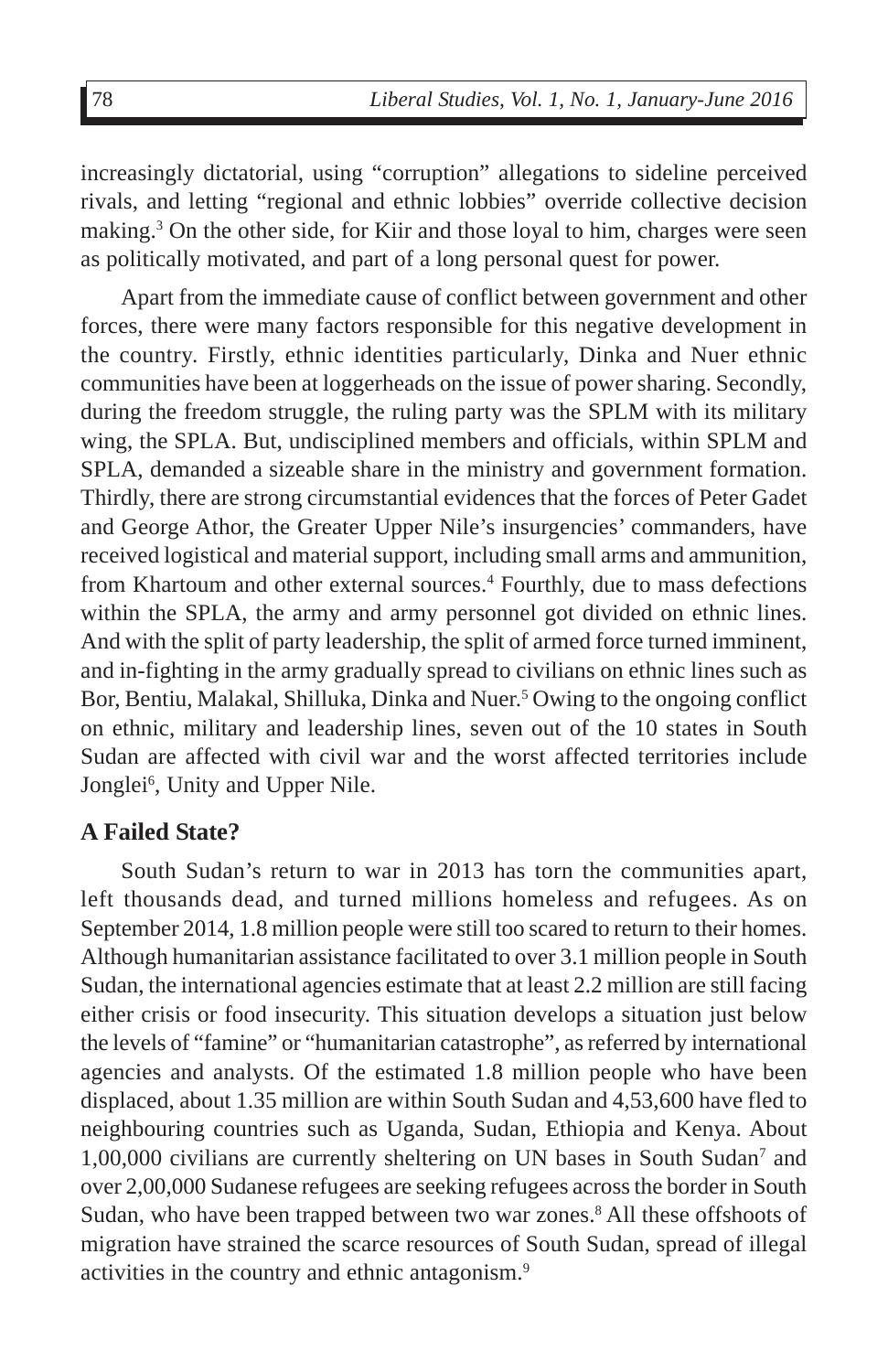South Sudan is in social disharmony and violence, characterised with inter and intra-communal hostility and tribal strife. The uneducated teenage boys and unemployed youth are fatally susceptible to recruitment by rebel commanders and opportunistic politicians who use them for their own purpose. The easy access to weapons and ammunition is responsible for much of the violence, and the decades-old fighting for access to water and grazing land between pastoralist communities also fuels the tension. Under these circumstances the weak state security apparatus finds it extremely difficult to provide protection to civilians and illicit flow of arms. In addition, the extrajudicial killings, custodial and targeted deaths in police stations generate questions over the integrity and neutrality of government machinery for the restoration and enhancement of peace in the country. All these prove that South Sudan is in horrific state of affairs and most people are living in constant threat of violence. $10$ 

After almost five years of self-rule, the South Sudanese government is still failing to meet the basic needs of its people. Despite claims that vast sums have been spent on investment in infrastructure, there has been very little expenditure on medical services and education. The country is one of the poorest countries in Africa with the second-worst literacy rate in the world after Mali's literacy rate of 26.2 per cent. South Sudan has a literacy rate of just 27 per cent for the total population and 16 per cent for the female population.<sup>11</sup> Only 10 per cent of children complete primary schooling and 64 per cent of children reach the last stage of school education in the country.<sup>12</sup>

South Sudan is one of the HIV/AIDS affected zones in the world with adult prevalence rate of 3.1 per cent.13 Besides, dengue fever, meningococcal meningitis, bacterial and protozoal diarrhea, sleeping sickness, rabies, hepatitis A and E, typhoid fever, etc., continue to threaten lives in South Sudan today.14 The country has the world's worst maternal mortality rate, one-fifth of all children are acutely malnourished,<sup>15</sup> about 28 per cent of them under the age of five in South Sudan are moderately or severely underweight, and the Unity state has the highest proportion of children suffering malnourishment (46 per cent) in the country.16 The health problem is aggravated more with water crisis and drinking water problems. In Sudan, only 69 per cent households have access to clean water and just two per cent households have water on the premises.<sup>17</sup>

#### **Economic Hardships and Mismanagement**

South Sudan's economic management is at dismay and the 90 per cent of South Sudan's revenue, which accrued from natural oil and gas, is disturbed due to damage to some of the fields, caused by air strikes and shutdown process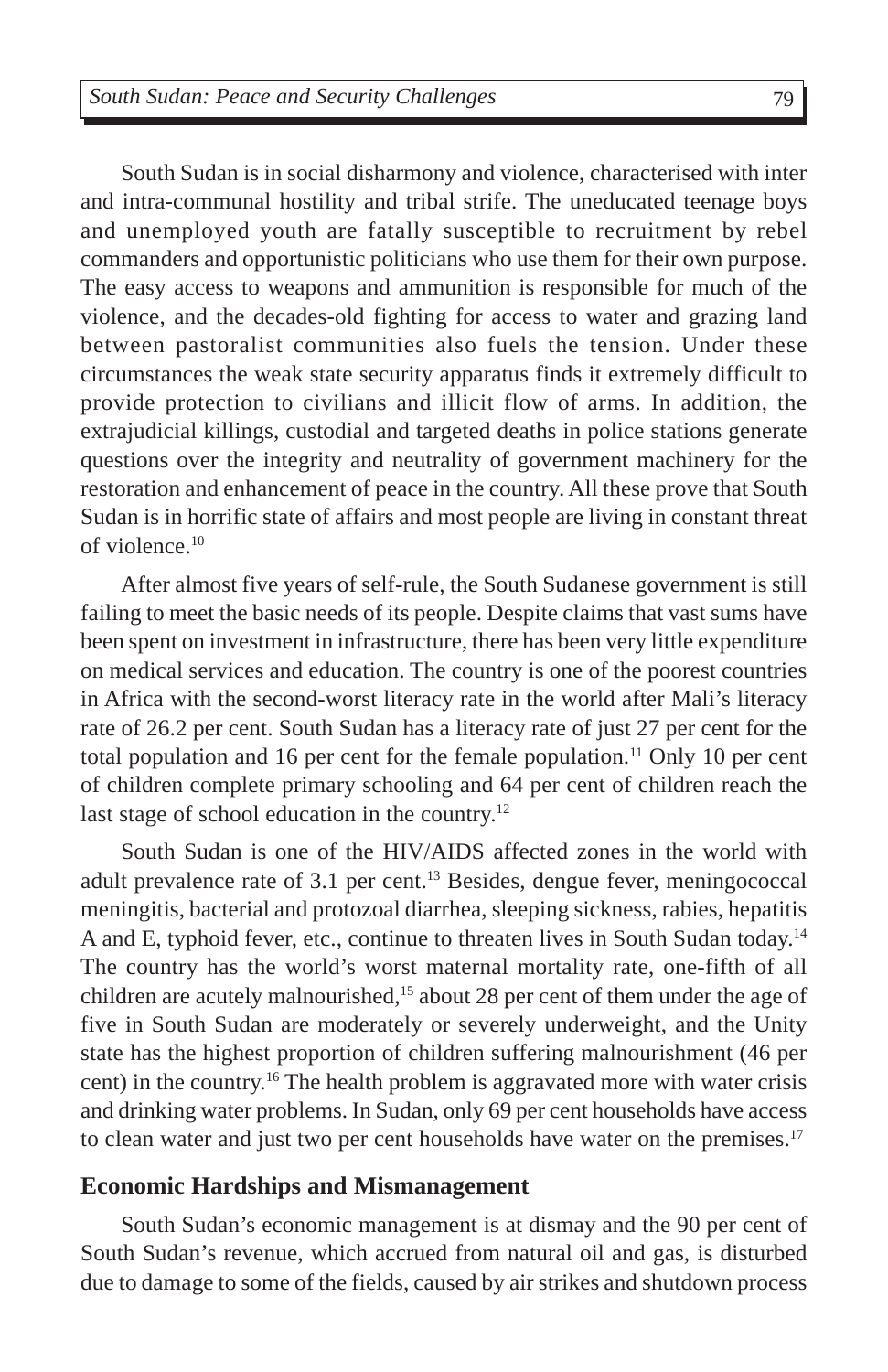in January  $2012<sup>18</sup>$  There is expectation that there could be return to pre-shutdown levels of production and profit at least by the end of 2016. However, experts warn that future shutdowns, particularly if they last for more than six months, may cause lasting damage to the economy.19 Since independence, the government has signed oil and gas deals; unfortunately the government is not transparent on the trade and transactions on these resources and the oil revenues are largely unaccounted for in the country due to corrupt practices.20 Alongside corruption, insecurity, uncertainty and risks in the country have resulted in disinterest of the investors in the energy sector and those who have already invested in the country, particularly in the energy sector, have started or withdrawn their shares and assets, evacuated staff and workers from the oil and gas fields. A crucial challenge the government of South Sudan faces today includes the management of oilfields of the Greater Upper Nile region. Although the region is a massive exporter of crude, yet there has been no discernible benefit that reaches to the local communities. As a consequence, the unemployed youth turns vulnerable to recruitment by pro or anti-government forces in South Sudan.<sup>21</sup>

Like oil and gas, there is the dismal management of aid and contributions contributed by the donor agencies for the purpose of rehabilitation and reconstruction in the war-ravaged economy. Due to lack of trained personnel capable of project making, donors' money has been utilised little for the development of the region during the interim period and beyond. Spent money mainly covers government officials' salaries, in addition to the rehabilitation of destroyed infrastructure. Unfortunately, government expenditure is huge in providing salary and facilities to its jumbo army and large cabinet. Thus, donor money and aid that would have been used for removal of poverty, economic restructuring and development has been diverted for armed forces, ministers and officials. Moreover, alongside corruption, lack of qualified financial personnel, financial regulations and poor management, put together, adversely affected successful implementation of developmental plans and programmes. This can justify why old projects and industries initiated and developed in the last few years have failed to resolve problems in sectors or industries like Nzara Agro-Industry, Wau Canning Factory, Sugar Melut project and Mongala, Sugar, textile industry in Bor and tea and coffee plantation in Eastern Equatoria. Moreover, most of the revenue generated from these sectors did not reach the government treasury but went to individuals' pockets.22

However, on the other side of the aid and loan, the donors' record is already looking lamentable. Unlike other countries emerging from conflict, such as Sierra Leone and Rwanda, there are no long-term pooled funding commitments in place, which makes any strategic planning difficult in South Sudan. Current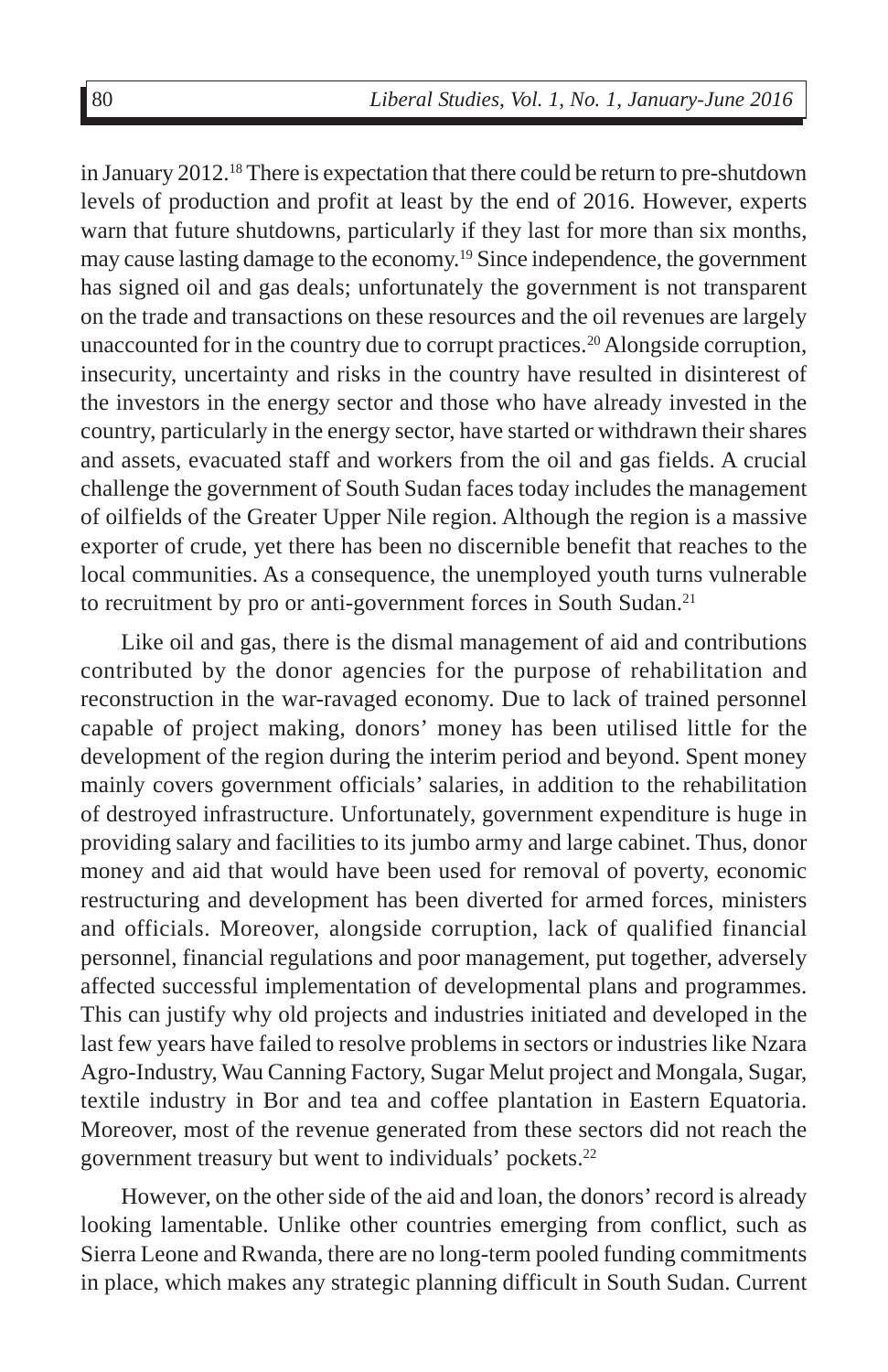funding is due to run out by the end of 2015 and there is still no plan for what will follow. The World Bank had a pooled fund of 800 million dollars to spend at the time of the Comprehensive Peace Agreement in 2005, but less than a third has been utilised. For example, only 12 of the 114 schools it promised, have been built.<sup>23</sup>

#### **Neighbourhood Dispute Hindering the Peace Process**

Persistent tensions between South Sudan and Sudan over the sharing of oil revenues and border and territorial disputes, particularly in the Heglig and Abyei region, pose challenge to peace and security in the region. There are references that the government of Sudan has provided support and assistance to the Southern Sudanese rebels with funds, weapons and ammunitions. Recently, rebel leader of South Sudan, David Yau Yau, accepted the amnesty deal with the Kiir government, who established a new administrative area for the Murle ethnic homeland called the Greater Pibor Administrative Area. Unfortunately, Yau Yau has been accused of being benefitted from Khartoum's support.<sup>24</sup> Although Juba and Khartoum agreed to temporary security arrangements for Abyei, including withdrawal of all the forces<sup>25</sup>, the long-term viability of these arrangements and status of Abyei is still unclear. Within a few months of its independence, the Sudanese government had been accused of stealing South Sudanese oil by constructing secret pipelines and diverting the oil to its own refineries. To a counter response, Khartoum stopped the South Sudanese oil reaching international markets through its ports. The imminent result, therefore, included shutdown of oil industry for almost a year<sup>26</sup> and loss of 98 per cent of oil revenue for South Sudan. With tensions mounting, in April 2012, violence between the two countries erupted along the border i.e. over the Heglig oil installation. Through considerable international pressure, including resolutions by the African Union and United Nations, the international community helped both the countries to de-escalate confrontation and resumption of negotiations on oil supply. On 27 September 2012, Sudan and South Sudan reached a series of agreements that will, among other things, restart oil production and establish a demilitarised zone along the shared border.<sup>27</sup> Unfortunately, little progress has been made on the implementation part of the agreements.

Apart from these issues, the relationship between the two countries remains tense since most of the provisions of the Comprehensive Peace Agreement (CPA), signed in 2005, are yet to be implemented. The Kirr government has stressed that the revenue (oil and non-oil), which is due for the South Sudan under the CPA has not been released on time, adding that, all the institutions of the country were not taking off due to lack of money. But, on the other hand,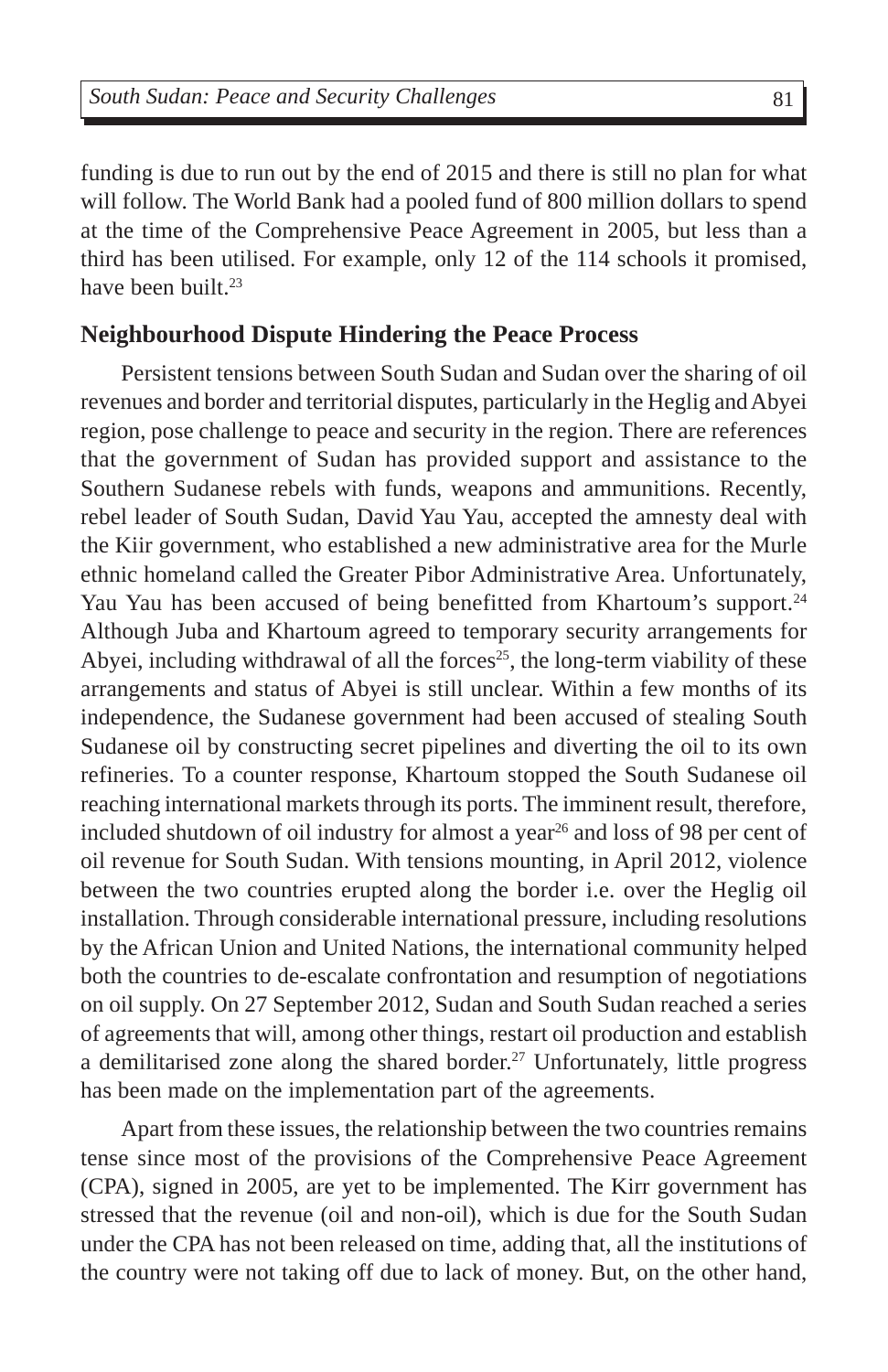Khartoum refutes the charges that the Government of National Unity of South Sudan was not living up to its commitment for wealth sharing and if there was shortage of money in the Juba, it might have been due to corruption in the SPLM-led government.<sup>28</sup> Along with low intensity warfare between the two countries, suspended oil production and oil supply disruption have led to fiscal austerity measures and economic shocks in South Sudan. Yet, there exists a complex interrelationship and interdependence between the two countries. Resolution of dispute between the two countries is not possible without a peaceful South Sudan, and Sudan is the potential country that can actually claim to have understanding of South Sudan's tribal friction and geopolitical strategy and can be a strong asset to solution. Unfortunately, Sudan has ruled out any form of direct political involvement in South Sudan.29

#### **Problems on International Initiatives**

South Sudanese problems have dragged the United Nations (UN), African Union (AU) and the Intergovernmental Authority for Development (IGAD) for the restoration of peace and stability in the country and avoidance of humanitarian catastrophe. However, these organisations face the following problems and challenges in one form or another.

#### **IGAD: Problems Within**

The largest ever initiative for solution of South Sudan problem is taken by IGAD, a seven-country economic and trading group in Eastern Africa, that aims at enabling the parties to reach in an inclusive manner for resolution of the problem and initiation of dialogue. However, it has some limitations. Firstly, the IGAD, although a neutral mediator, is a warring party in the conflict with the South Sudanese government. It has, therefore, failed to take strict and punitive measures against the perpetrators, within and outside the government, who violate the ceasefire agreements. Secondly, since the independence of South Sudan in 2011, Uganda, the leading country of IGAD in the peace keeping force, has sought to posit itself as an influential investor in the new country by integrating road, rail and energy infrastructure with the country of South Sudan.30 The country is clearly in favour of President Kiir for greater stability in the region since Juba is the strategic ally<sup>31</sup> of Uganda. The question that arises: How can Uganda be an impartial actor in brokering peace in the region? More significantly, the number of Ugandan troops which have entered South Sudan are not clear on their intentions. Ugandan Foreign Minister Sam Kutesa has also made it clear that "Ugandan troops are going to stay for as long as the government of South Sudan needs us."32 Thirdly, Ethiopia, which is hosting the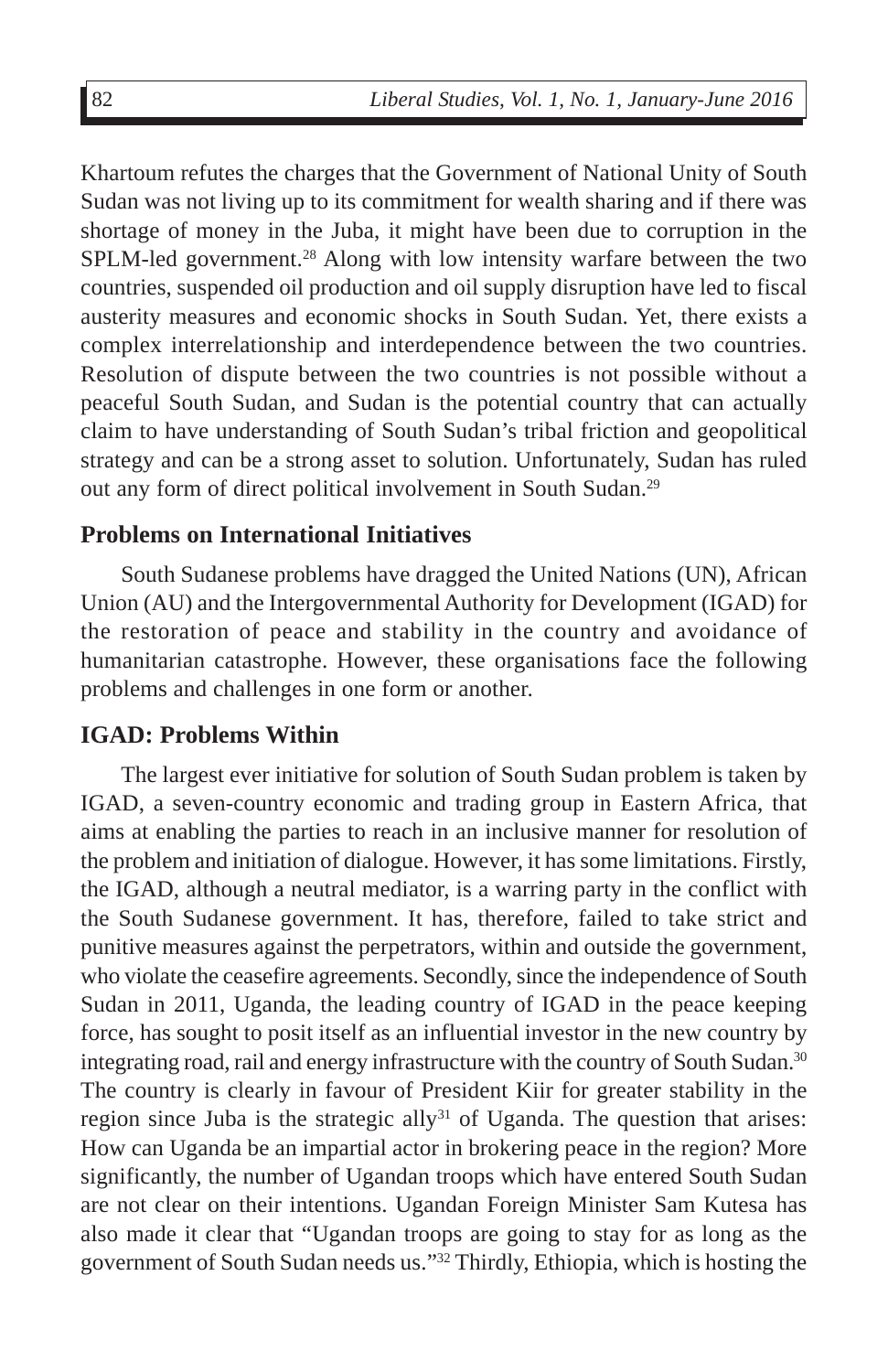peace talks, is asking Uganda to withdraw its forces from South Sudan to avoid regional confrontations and suspicion. Fourthly, the SPLM as an organisation has no workable structures like other political organisations to sense, feel and restrain itself as demonstrated by its three decades of existence. Therefore, this political platform sometimes referred to as 'pathological organisation is in a state of self destruction'.33

#### **UNMISS: Limited with Operations**

The United Nations peacekeeping mission personnel have limited capacity to protect civilians under its existing mandate due to some specific reasons. Firstly, the United Nations Mission for South Sudan (UNMISS) in many cases is under the frequent attacks of militants. Secondly, lack of paved roads outside the capital significantly hinders the mobility of the UN peacekeepers and other forces. Thirdly, bureaucratic harassment against relief organisations, logistical challenges, and government restrictions constrain humanitarian activities and critical assistance across the country.34 Fourthly, because of insistence of United States and European Union, the United Nations has issued limited sanctions, but, there is the need of punitive actions and strict measures against military commanders on both sides for mass atrocities and human rights violations.<sup>35</sup>

#### **Other Factors: Aggravating the Crisis**

Firstly, the United States and other donors have invested considerable resources in disarmament, demobilisation and reintegration (DDR) programs and security sector transformation initiatives. However, inter-communal mistrust, massive underdevelopment, and few near-term prospects for employment hinder the very purpose of DDR.<sup>36</sup> Secondly, without the political support of the international community such as the United States, UK, Norway and Italy, the people of South Sudan would not have achieved independence. Unfortunately, in the current crisis, these actors have shown little interest for early resolution of conflicts. Thirdly, the Comprehensive Peace Agreement (CPA), 2005, meant for ceasefire and framework or roadmap for eventual peace, fails to address past human rights violations and war crimes committed against humanity and restoration of peace, security and stability in the country.<sup>37</sup>

Fourthly, progress in the process of peace-keeping and peace-making is limited since both the rebel and government sides wage tough fights to gain and consolidate ground, so as to maximise bargaining power prior to any meaningful ceasefire agreement that takes place and constructive talks go on. Fifthly, disarming different factions is a contentious issue because of the prevalence of ethnic loyalty and political leader-military personnel nexus.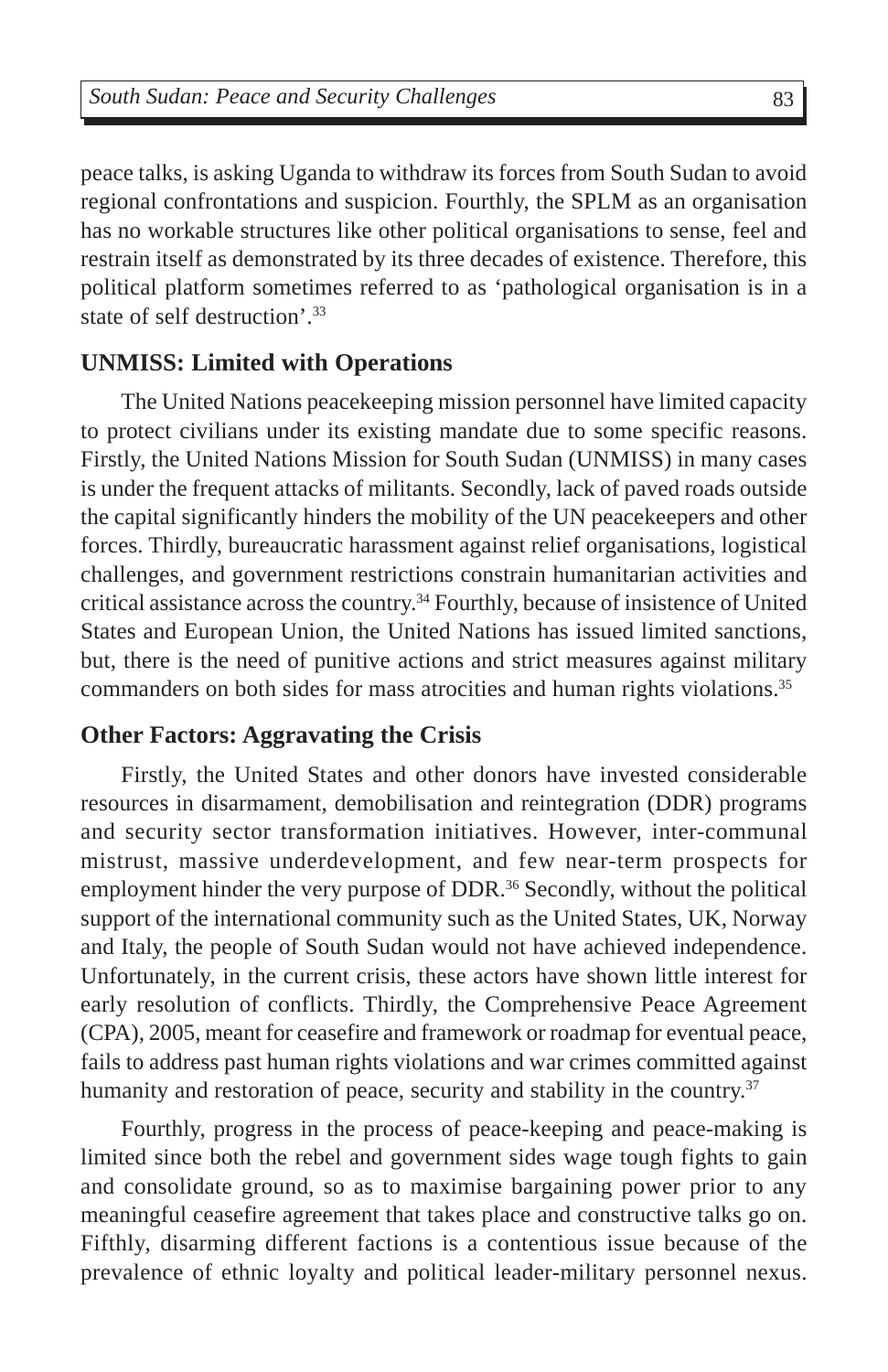Sixthly, many local communities in the country have retained their weapons to justify their claim for self-defense and thwart off armed cattle raids. Hence, the disarmament efforts could not reach up to expectations. Seventhly, the United States and other countries have urged Juba for immediate release of the "political detainees," as key to discussions of political issues, but, the government is slow in releasing several detainees, and finds it tough to release those charged with corruption.<sup>38</sup> Eighthly, Egypt, not a member of IGAD, has offered to contribute to the proposed Peace Enforcement Forces. However, it is being alleged that in lieu of its contributions, Egypt will seek South Sudan's diplomatic and political support against Ethiopia regarding the Great Ethiopian Renaissance dam.39 Ninthly, the Transnational Constitution in South Sudan maximises the powers of the President and limits the opposition, which poses direct threats to the principles of democratic governance and constitutionalism.<sup>40</sup>

#### **Roadmap**

The problems in South Sudan are matters of serious concern within and outside the country. However, containing the challenges or eliminating the issue is not impossible, although a difficult challenge for the national government and international community. Eliminating group fighting and repairing the damages done to the relationship between various sections and communities in society are the two most important issues the government has to address and resolve. Looking into all these potential challenges and problems, some of the important and effective measures can be resorted to bring lasting solution to the country and restoration of peace in the region.

Firstly, the erring parties to conflict should realise that mudslinging with one another is a burden to their national interest and not a solution to the national problem, not even to their long-term personal objectives. Hence, they should effectively participate in the inclusive participation process with their rational objectives and genuine intentions.

Secondly, a comprehensive national reconciliatory approach, with a Constituent Assembly and provisional government representing different sections and communities of the society, would be a successive approach to establish a permanent constitution that addresses and resolves the claims of all citizens.

Thirdly, the Kiir government should allow all the ethnic, tribal, political and military leaders, not convicted with serious charges, to participate in the peace process and talks, which have been held in Addis Ababa under the initiatives of AU, UN and IGAD.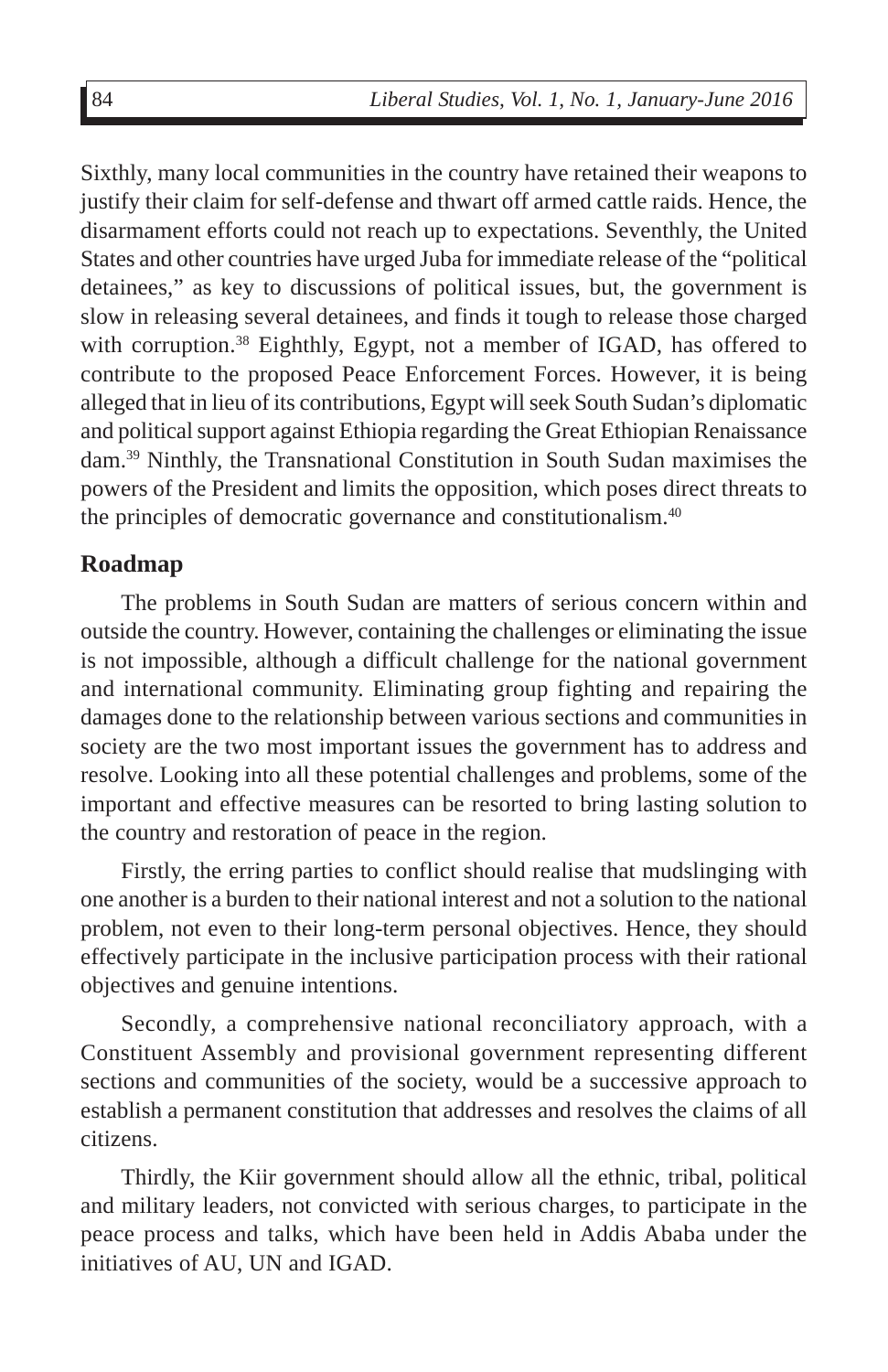Fourthly, changes must be adopted in the national leadership style which could demonstrate better governance and which could owe the confidence of all the stake holders of society.

Fifthly, establishment of Truth and Reconciliation Commission to prosecute those responsible for mass atrocities, human rights violations and serious crimes committed by all groups and individuals since the independence of South Sudan. This will be a way forward for much-needed justice and reconciliation in the country.

Sixthly, people-to-people appeal for peace by the government, tribal, ethnic, popular and faith leaders will reconcile the people to heal the wounds of citizens, infected with the trauma of the civil war. This will ultimately develop a sense of national belonging and nationhood in the country.<sup>41</sup>

Seventhly, involvement of civil society institutions in the negotiation process and peace monitoring could effectively motivate the rebels, South Sudanese government and international community for a lasting solution in the region.

Eighthly, there must be immediate and effective implementation of Cessation of Hostilities (CoH) by all the parties in conflict. They should cooperate with IGAD and its enforcement mechanisms in facilitating and providing security to the people of South Sudan and smooth monitoring of peace resolutions. Meanwhile, IGAD should prove its neutrality to win confidence of all the sections of society.

Ninthly, the administration of South Sudan is indeed handed over to inexperienced, corrupt and semi-literate bureaucrats. The harmonisation of the two administrations (CANS and  $SSCC)^{42}$  has proven to be a bad start in the course of time. Therefore, qualified, trained and efficient bureaucracy with neutrality, commitment and determination could make the administration more viable for better governance.

Tenth, government institutions in Sudan, such as office of the President, are not yet properly structured except for bureaucratic advisors and legal experts. There is, hence, the need of a team of researchers and experts in various fields (think tanks) to guide the President and government on tmatters of governance.

Eleventh, there is the need for strong determination of the Kiir government to contain corruption in the country. In the process, President Salva Kiir needs to be strong enough to rid over unwanted developments in the country. By doing so, he could refute the charges of 'selective targets' and 'ethnic favouritism' under his government.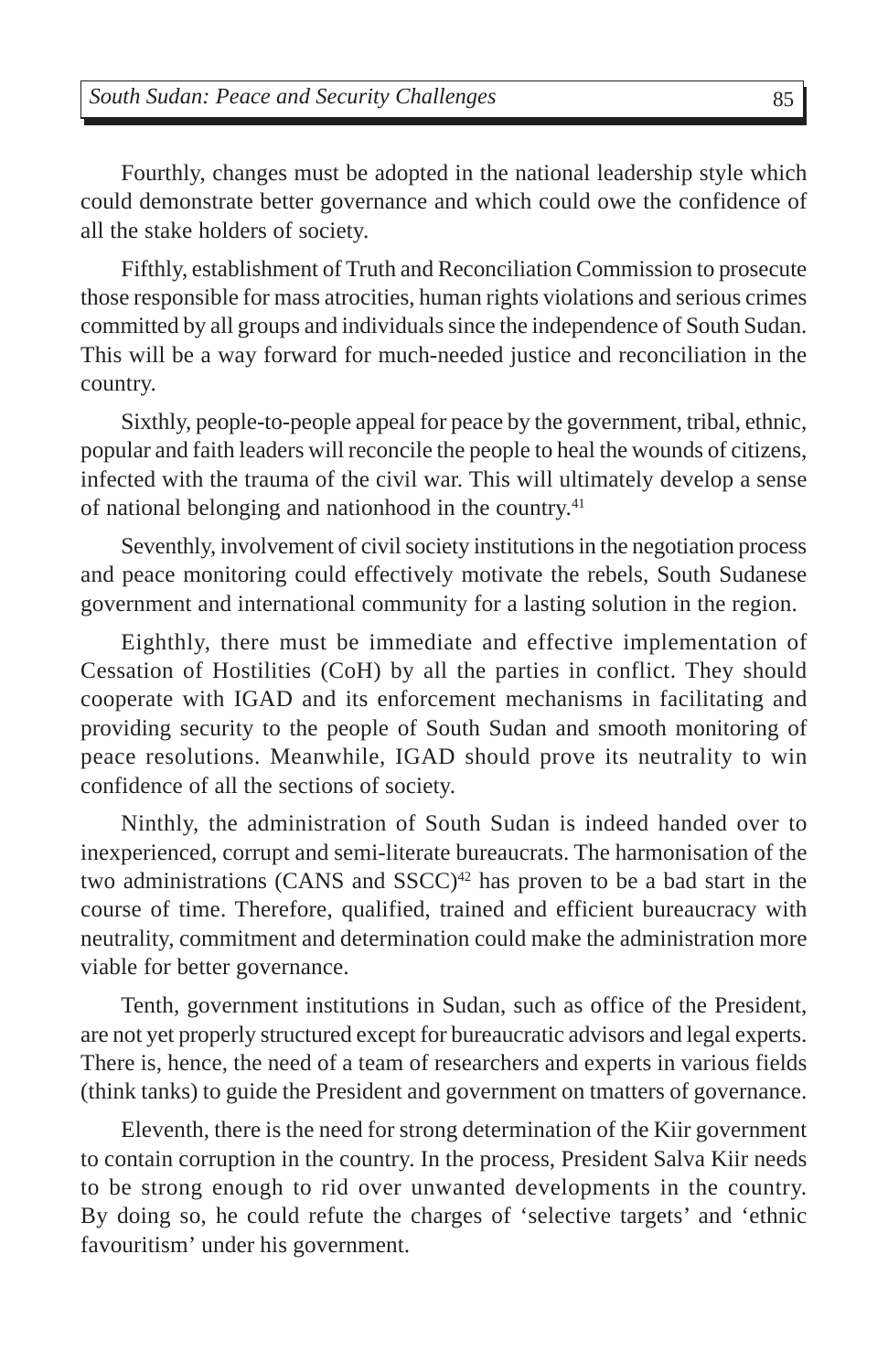#### **Conclusion**

Ravaged by civil war, South Sudan is in constant threat of insecurity, displacement, migration, returnee integration and poverty. The problems are accentuated and complicated with infrastructural inadequacies and shortage or mismanagement of fund. President Salva Kiir although has shown his commitment for peace, yet, must prove his neutrality and sincerity on some issues. On the other side, rebel groups have not maintained restraint to give peace a chance; also, the President must be supported by all, irrespective of ethnic or group identities, for a lasting solution. It is extremely important that all the stakeholders become high priority in the negotiation process and the government give due weightage to all sections of society. International and regional players and leaders have demonstrated their interest to contain the rebels and militants. However, they have not been able to achieve the feat as was expected due to internal problems and external limitations. In some instances the neutrality and genuine interests of the organisations or countries have been questioned owing to their own agenda and intentions.

#### **Notes**

- 1. Lauren Ploch Blanchard, 'The Crisis in South Sudan', *Congressional Research Service*, 09 January 2014, www.fas.org/sgp/crs/row/R43344.pdf*,* accessed on 13 September 2015.
- 2. Mahmood Mamdani, 'South Sudan: The problem and the way forward', *Saturday Monitor*, 06 January 2014.
- 3. 'Senior SPLM Colleagues Give Kiir Ultimatum Over Party Crisis', *Sudan Tribune*, 06 December 2013.
- 4. 'Armed Insurgencies in Greater Upper Nile: New Sudan', *HSBA Issue Brief*, http:// www.smallarmssurvey.org/about-us/highlights/highlight-hsba-ib18.html, accessed on 28 September 2015.
- 5. *Saturday Monitor*, 06 January 2014; *The Guardian*, 26 November 2014.
- 6. Historically, Jonglei is a disturbed territory because of longstanding inter-ethnic and group fighting, and its capital Bor is highly insecure and volatile.
- 7. 'Conflicts in South Sudan', http://www.enoughproject.org/conflicts/sudans/conflictssouth-sudan, 01 October 2014, accessed on 09 September 2015.
- 8. North of the river Kirr, Abyei, Blue Nile and Southern Kordofan have refugee flows into South Sudan. And 'South Sudan's Crisis Ripples Across Region', 13 February 2014, http://www.irinnews.org/report/99642/south-sudan-s-crisis-ripples-acrossregion, accessed on 09 March 2015.
- 9. 'South Sudan: Key Developments', 16 June 2015, http://www.usaid.gov/crisis/southsudan, accessed on 26 September 2015.
- 10. 'South Sudan: The World's Biggest Development Challenge', *The Guardian*, 18 July 2011.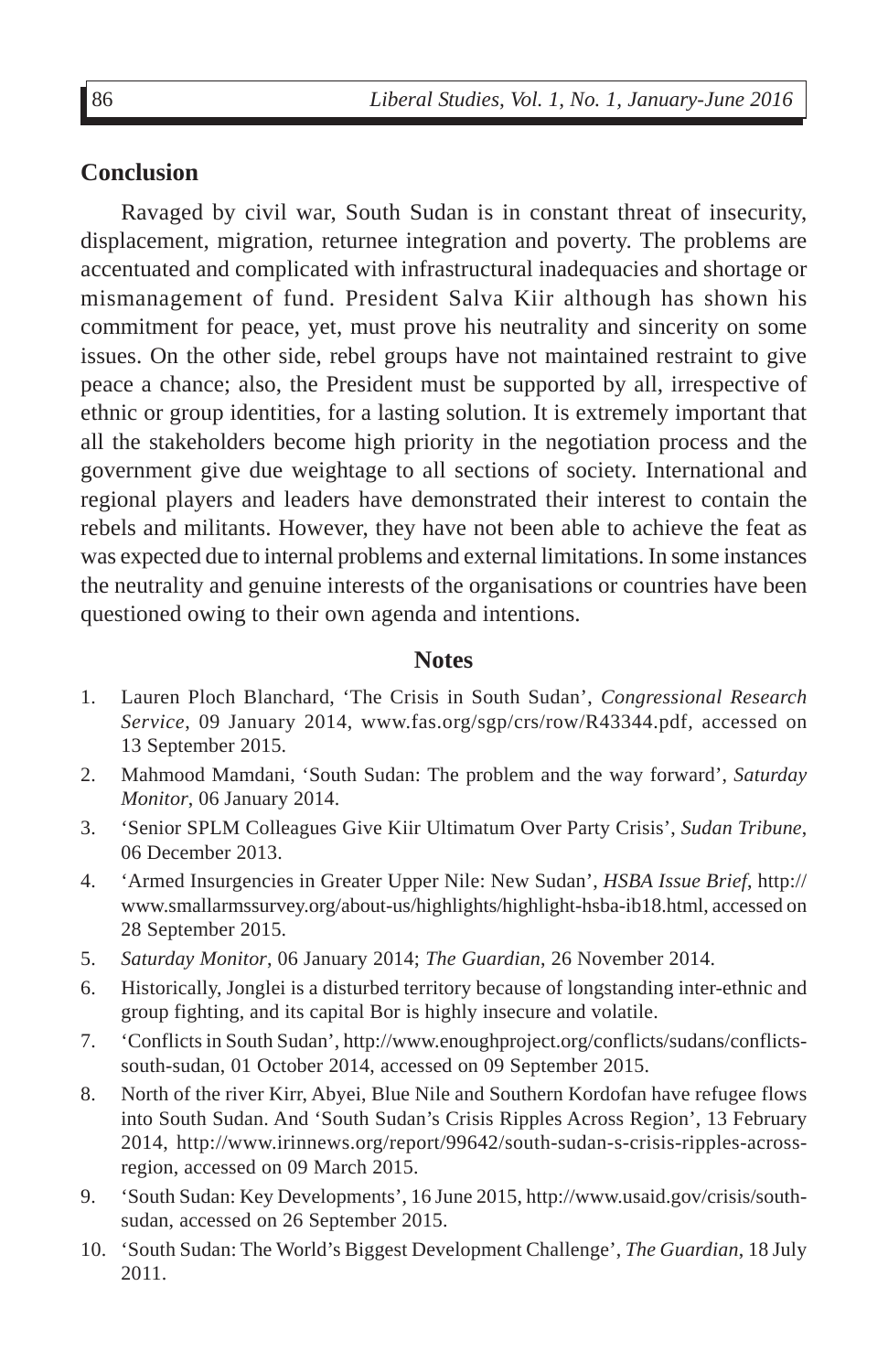- 11. 'Major Problems Facing South Sudan Today', http://www.africaw.com/majorproblems-facing-south-sudan-today, accessed on 26 September 2015.
- 12. n. 10.
- 13. South Sudan is one of the top 25 countries in the world with regard to HIV/AIDS cases.
- 14. n. 11.
- 15. 'South Sudan: 2000+ acutely malnourished kids in one week', *Radio Tamazuj*, 30 August 2015, https://radiotamazuj.org/en/article/south-sudan-2000-acutelymalnourished-kids-one-week, accessed on 25 September 2015.
- 16. 'South Sudan 'most fragile state' in world', *BBC News*, 26 June 2014, http:// www.bbc.com/news/world-africa-28039164, accessed on 29 August 2015.
- 17. South Sudan government and rebels 'agree to end fighting', *BBC News,* 11 June 2014, http://www.bbc.com/news/world-africa-27789771, accessed on 12 August 2014.
- 18. After the 2012 shutdown, oil production in South Sudan restarted in April 2013, following revenue sharing negotiations between Sudan and South Sudan.
- 19. Luke Patey, 'South Sudan: Fighting Could Cripple Oil Industry for Decades', *African Arguments*, 10 January 2014.
- 20. The government of South Sudan is perceived with 90 per cent corruptions. Corrupt practices and mismanagement of funds have made many South Sudanese extremely difficult to meet both the ends possible and discontent has grown inside and outside the government, in, Jacob K. Lupai, 'Search for Indigenous Solution to South Sudan Problem', *The South Sudan News Agency*, 2014, http://www.southsudannewsagency.com/opinion/articles/solution-to-south-sudan-problem, accessed on 22 August 2015.
- 21. 'Conflicts in South Sudan', 01 October 2014, http://www.enoughproject. org/conflicts/ sudans/conflicts-south-sudan, accessed on 09 September 2015.
- 22. Arop Madut and Arop Gotnyial, 'Background on the ongoing crisis in South Sudan (Part I)', *Sudan Tribune: Plural News and Views on Sudan*, 19 February 2014, http:/ /www.sudantribune.com/spip.php?article50006, accessed on 18 March 2015.
- 23. *The Guardian*, 18 July 2011.
- 24. 'Conflicts in South Sudan', 01 October 2014, http://www.enoughproject. org/conflicts/ sudans/conflicts-south-sudan, accessed on 09 September 2015.
- 25. Although there is the deployment of Ethiopian peacekeepers across the border regions and demilitarised zone has been established in the disputed regions under the UN initiative, yet the progress is slow.
- 26. Prior to the 2012 shutdown of oil wells, South Sudan produced 350,000 barrels per day (bpd)
- 27. 'Sudan and South Sudan: The Current Situation', http://www.usip.org/two-sudanscurrent-situation, United States Institute of Peace, accessed on 26 September 2015.
- 28. Arop Madut and Arop Gotnyial, 'Background on the ongoing crisis in South Sudan (Part II)', *Sudan Tribune: Plural News and Views on Sudan*, 28 February 2014, http:// www.sudantribune.com/spip.php?article50006, accessed on 18 March 2015.